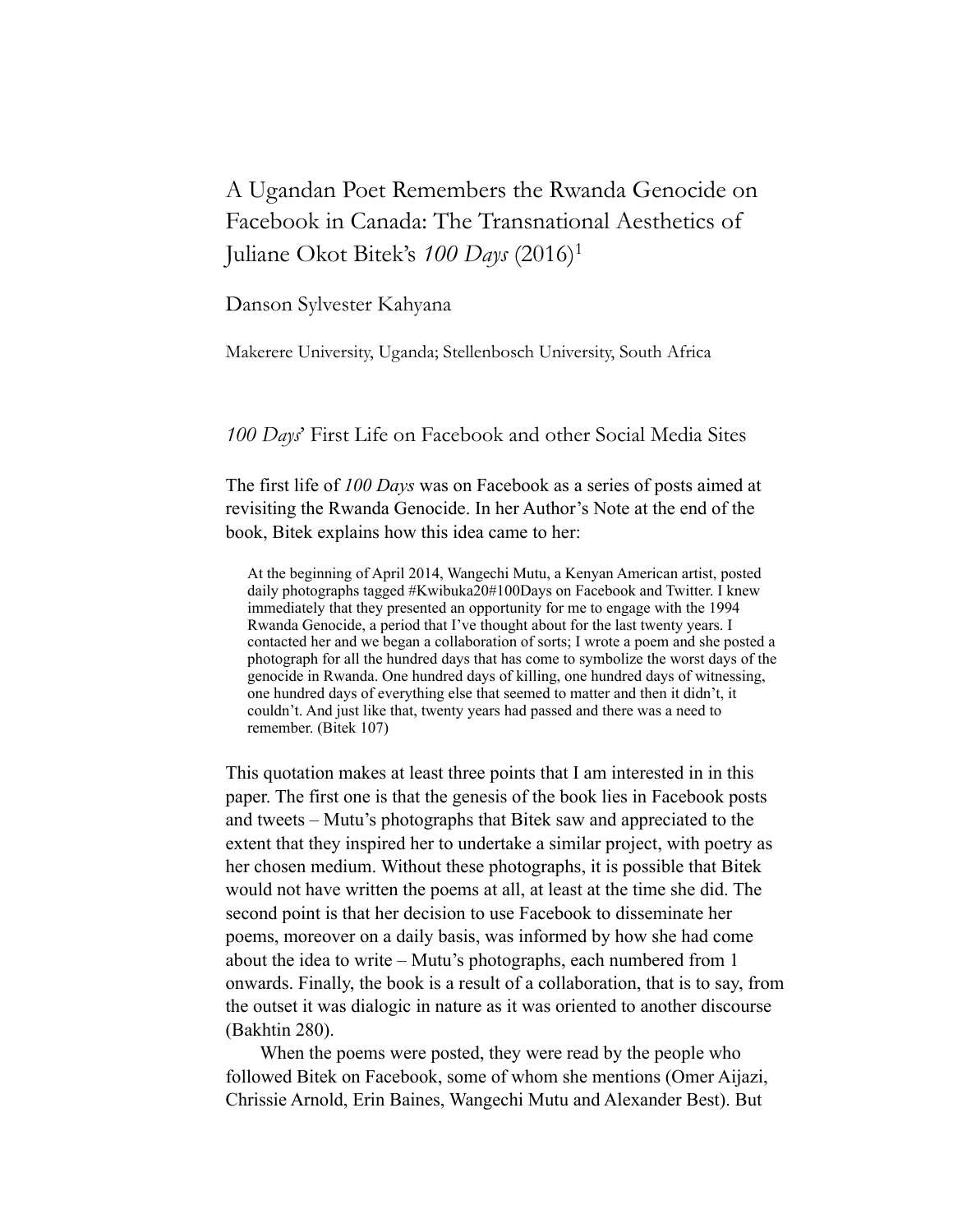they were also read by people she did not know − those "[r]eaders on social media [who] supported and shared these poems, sending them off to a myriad of spaces beyond the places they first landed on Twitter, Facebook and Instagram" (111). While Bitek only acknowledges one form of support she received from her readers – they helped her disseminate the poems beyond Facebook – I suggest that the other was that they offered instant feedback to her work since the act of sharing a Facebook post is an acknowledgement that it has been read and found worthy of attention, that is to say, it is a form of recommendation of the work to other readers. Irrespective of whether this feedback was appreciative or critical, it was nonetheless a big boost to the writing project since Bitek knew that there were people who were reading her work and looking forward to more posts from her. Besides, the readers provided a community of listeners, so to speak: every time Bitek 'spoke' out through her page, there was someone on the other end of the net 'listening' to her. In other words, we can conceive each of the poems she posted as a performance. Once her readers had read the poems, they waited for another that would be posted the following day, the way ardent viewers of a show wait for the next scene of a play.

Unfortunately, the poems in *100 Days* are no longer available on the social media sites where they were originally published. I spent days searching the author's Facebook and Twitter pages, but I did not get any of the poems. When I contacted her for help, she suggested that I use the hashtag #kwibuka20#100Days that she and Wangechi Mutu had used in their loose collaboration. I did this, but I got nothing still. When I contacted her again, she confirmed that the links to the poems and to the hashtag had been broken, and indeed the poems were no longer available. I felt sad about this because it made it impossible for me to do what this paper had initially aimed to do – exploring the interactivity between the author and the readers that social media publishing makes possible. At the heart of this interactivity was the number of likes that each post had received, the number of times each poem had been shared by the readers, the comments that the readers had made to the poems, and how the author had responded to these poems both in verbatim and in revising some of the poems, if not all. Except for one comment to one poem on the author's website, there was no other I accessed. This points to a number of problems that come with social media publishing. First, it can be said to be ephemeral in the sense that the post or tweet could be erased any time or it could be rendered invisible in the absence of a clear filing/archiving system. Secondly, when work from social media is published by traditional presses, it risks losing its original identity. Perhaps this is because some authors are still fascinated by the allure of the printed book. It is my guess that if the 100 poems that Bitek wrote had not come out in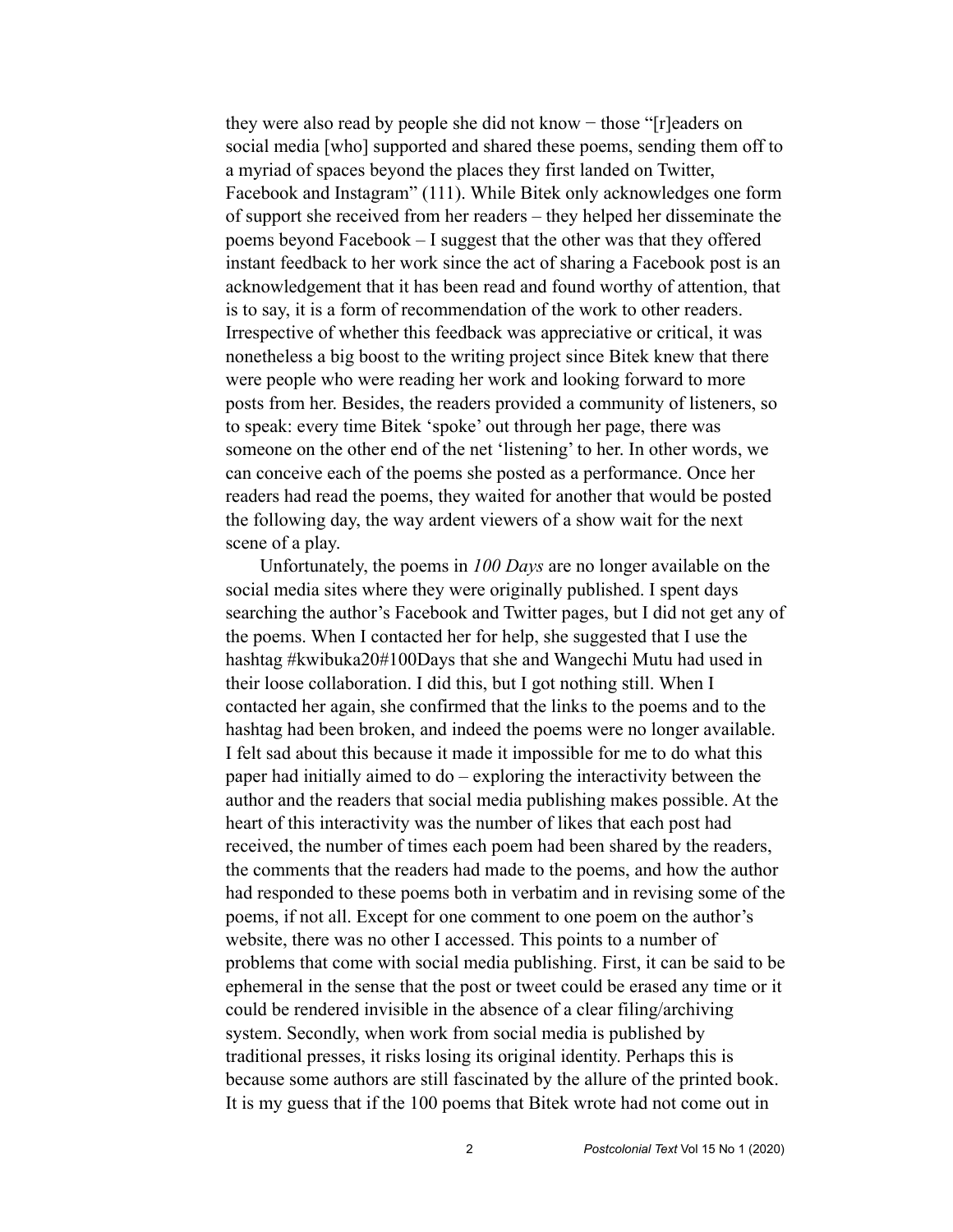book form, she would have worked harder to ensure that they are still available online. The ephemeral nature of social media publishing is rather sad for it is evidence that there is a lot of brilliant work published on social media sites that we are no longer able to access, particularly that which was not turned into print books.

The Major issues Juliane Okot Bitek Raises in *100 Days* and How They Are Raised

The hashtag #Kwibuka20#100Days locates *100 Days* in the literature of commemoration for the poet's objective was to remember ('kwibuka' is a Bantu/Kinyarwanda word meaning 'to remember') what had happened twenty years ago, between March and July 1994, when the genocide happened in Rwanda.

In an essay entitled "Fiction as a Mediator in National Remembrance," Ann Rigney underlines the role art plays in memorializing historical events. She observes that "[t]he past can only be invested with meaning for groups of people through observable acts of remembrance in the form of stories, rituals, monuments, images, poems, epitaphs, and so on" (80) which serve "as [a] heuristic tool in opening up other worlds to contemporary readers and enabling them to imagine themselves in unfamiliar social frames" (87). For her, these acts of remembrance bring "into circulation the memory of certain experiences, hitherto left out of official histories" (88). Literature does this better than other disciplines, she avers, because "in providing a space for experimenting with ways of representing the world, [it] also gravitates towards engaging us in critical reflection on the nature of remembrance itself" (87).2 *100 Days* is an example of the art that Rigney talks about, for by revisiting the Rwanda genocide of 1994, it raises issues that make us reflect not only on what happened in that country but also on how we remember/commemorate it.

For Andrew H. Armstrong, revisiting what happened in the past using the resources of language not only records "the chaotic events experienced during the years" that a writer is revisiting through fiction but also "recode[s], through the tropes of language (symbol, imagery, and metaphor), the devastating effects of those years on the literary landscape" of the country in question (127). Armstrong makes this observation when discussing Moses Isegawa's novels *The Abyssinian Chronicles* (2000) and *Snakepit* (2004) − texts which depict the nightmarish times Uganda went through during Milton Obote's and Idi Amin's misrule of the nation. But it also serves as a plea to fellow human beings to learn from the past as a way of building or imagining a good future. Revisiting the events of the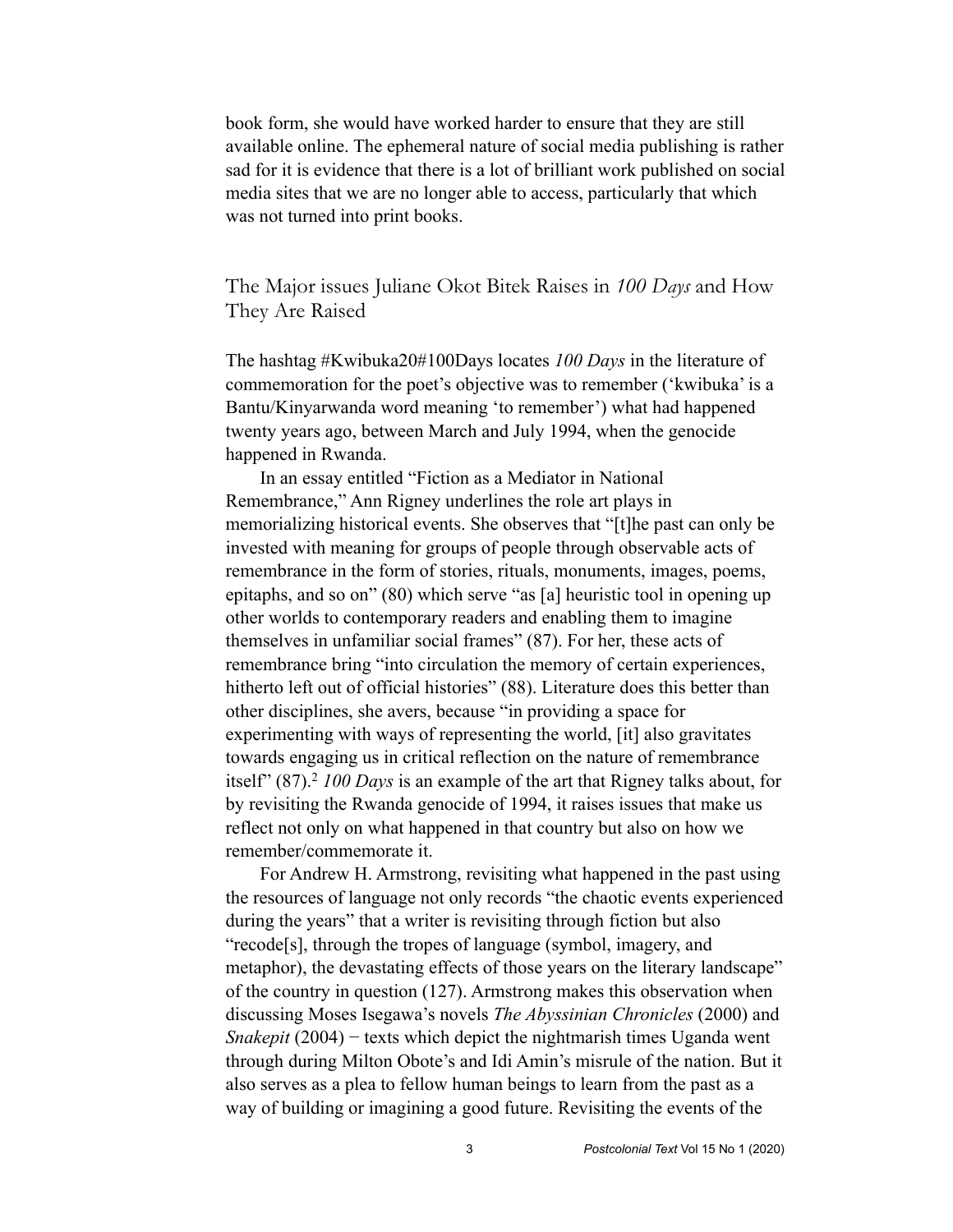past helps us to acknowledge the fact that we have not told all the stories that we have to tell about what happened, that is to say, that there is something new to say or a new angle to bring to the debate.

As a commemorative work, *100 Days* attempts to revisit the one hundred days of the 'slaughter' − a word I borrow from the title of Marie Beatrice Umutesi's book, *Surviving the Slaughter: The Ordeal of a Rwandan Refugee in Zaire* (2000, 2004) − using verse to capture the horror of these days, to understand how such days came to be and what they mean for us as a human community. The book is therefore not just about what happened in Rwanda; it is also about the horrors that have happened elsewhere, for instance in northern Uganda and Bosnia, or even genocides committed against indigenous peoples, for instance in north America, as Cecily Nicholson writes in the Foreword to the book. I will turn to this point in the next section.

*100 Days* is a text that is heavily invested in critiquing a number of social, socio-economic and political issues. These include the unsuitability of the vocabulary we use when we talk about what happened in Rwanda; the opportunism surrounding the commemoration of the genocide; the failure of the Church to avert the genocide; the baseness of human beings in light of the massacre of innocent people; and the tendency to apportion blame in times of misfortunes, instead of acknowledging that in one way or another, every person irrespective of nationality is implicated in what happened in the country in 1994.

*100 Days* is concerned with critiquing the vocabulary people use to talk about what happened in Rwanda. To those who emphasize the fact that the Hutu and the Tutsi massacred each other despite the fact that they speak the same language and have the same culture, the persona asks: "so what if we were all Christian /would the media brand it / Christian-on-Christian violence[?]" ("Day 52," 51). This rhetorical question underlines the simplicity of the commentaries on the genocide – commentaries that in the author's view infuriate instead of helping us understand what happened. Related to this is the discomfort the persona feels with the careless use of the word 'genocide.' She wonders whether "one less death [would] have disqualified those hundred days / from being called a genocide" ("Day 34," 71). In other words, she is uncomfortable with the way people seem concerned with the scale of killing but "not our lives not our losses" ("Day 34", 71). I understand the poet to be challenging the reader to look at every life lost as a unique individual loss, rather than consider the dead as a faceless crowd.

She revisits this issue of the way we talk about the tragedy in poem "Day 23" which is just five lines:

Some of us fell between words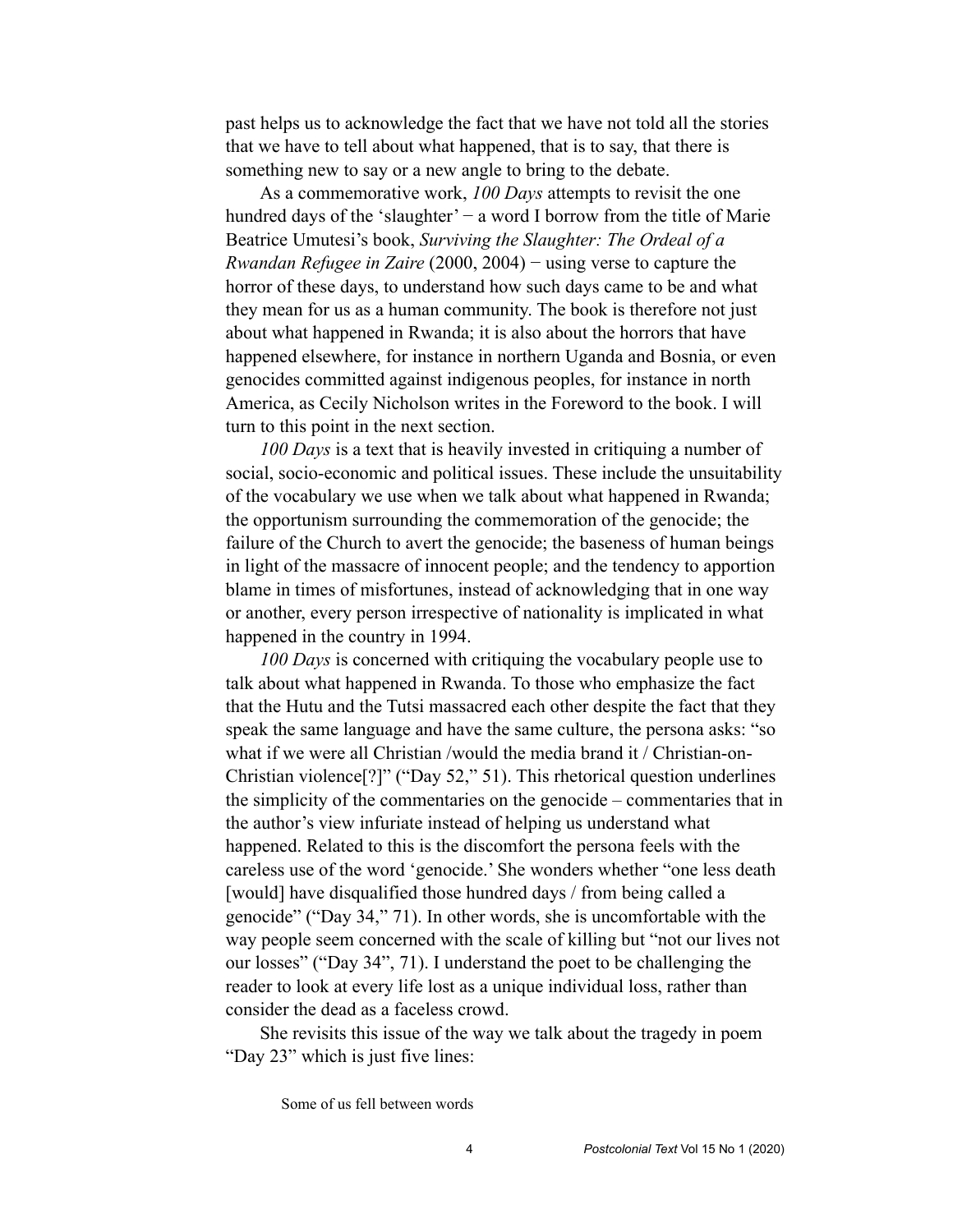& some of us onto the sharp edges at the end of sentences

 & if we were not impaled we're still falling through stories that don't make sense. (83)

We usually associate falling with dying, for instance falling in battle upon being shot or speared or macheted. The poem suggests that words can be lethal weapons as well − they too can cause as much damage as guns and machetes do, if not more. In an earlier Ugandan text, *Song of Lawino*, the author's father, Okot p'Bitek, makes this point when his main character, Lawino, observes that "words cut more than sticks" (35), as she recounts the kinds of insults her educated and alienated husband, Ocol, heaps upon her and her relatives. In describing Ocol's insults, Lawino uses images that underline the destructive power of words/phrases: she describes her husband's tongue as "bitter like the roots of the *lyonno* lily," "hot like the penis of the bee," "fierce like the arrow of the scorpion," "deadly like the spear of the buffalo-hornet," "ferocious like the poison of a barren woman," and "corrosive like the juice of the gourd" (35). By imagining some victims of the genocide as falling between words and onto the sharp edges at the end of sentence, Bitek metaphorically refers to the role language played in the build-up to and during the one hundred days of untold violence. The reference by Hutus to Tutsis as *inyenzi* or cockroaches (Mamdani 129, 212) is one such instance of words becoming lethal weapons, for once the Tutsis were seen as insects, moreover those that spread diseases, it was easier for the Hutu to kill them in hundreds of thousands as a way of saving themselves from contagion. It is no wonder that some commentators on the genocide, like Mahmood Mamdani, relate what happened just before and during the one hundred days to what had happened during colonial wars of conquest, for instance in present-day Namibia where colonial Germany exterminated the Herero upon constructing them as sub-human to the extent that in an official publication, *Der Kampf*, there is an entry where the Herero are compared to "a half-dead animal … hunted from water-hole to waterhole" (Mamdani 11).

*100 Days* is also critical of people who turn the massive losses that happened in 1994 to their advantage, for instance those who receive medals and commendations during ceremonies performed to remember the one hundred days. To the persona, these people (she imagines herself as one of them) act "like frauds" because "all we did was stay alive / while many many others died" ("Day 49," 54). This poem invites us to beware the fact that well-meaning gestures like commemorating the departed can with time become meaningless or even sadistic if they are not handled well. The use of the word "we" underlines the fact that although the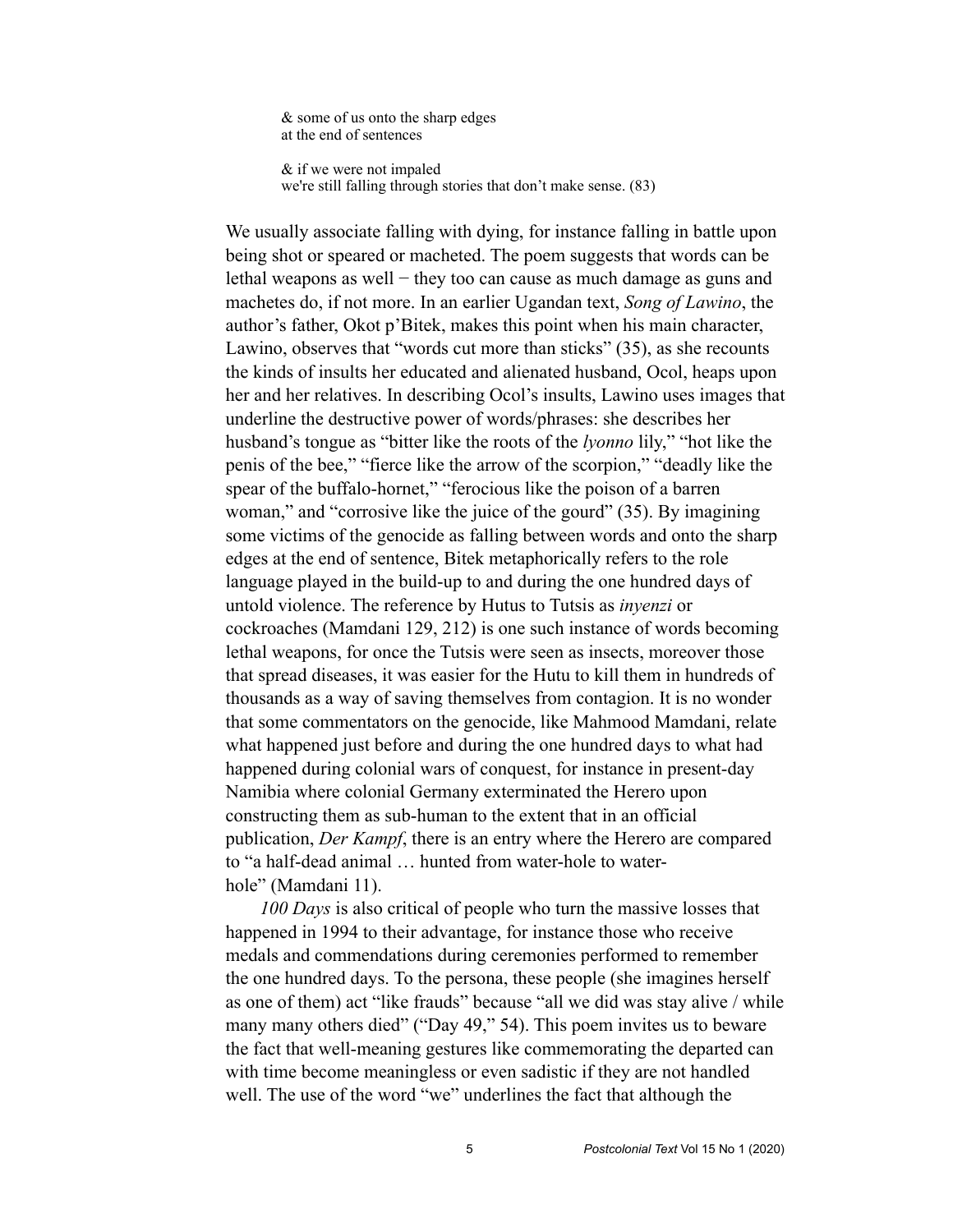persona is a critical voice, she is also one of those people who are using the genocide to their advantage for she too receives a medal she does not turn down. This explains why the poet suggests that nobody is innocent; somehow, everybody is implicated in what happened, because everybody knew the circumstances that exploded to lead to the terrible losses of 1994, but they did not do anything about it. This point − that people should have known what was to come in future  $-$  is captured in the first stanza of "Day 39" when the persona boldly states:

If we were to go back to the time before these hundred days we couldn't return without knowing what was to come  $(65)$ .

So the people who plead innocence are not telling the truth, the persona suggests, because they are marked by the fact that they know that the prea-hundred-days period was not a happy one for all the people living in the country. Perhaps the author is talking about previous genocides that had taken place in the region, for instance that of the Hutu by the Tutsi in Burundi (1972) (Songolo 10). The poem concludes:

> & so we know that we can no longer absorb innocence & innocence will not shield anyone from these days

 & innocence does not cleanse & innocence will not save us from what we now know (65)

The use of the collective pronoun "we" refers to the community of Rwandans; but it can also refer to members of the human family who cannot claim to be innocent either, for they looked on and did nothing to stop the massacres as the one hundred days unfolded. That Michaelle Jean, the Governor General of Canada, can formally apologize to the people of Rwanda "for Canada's role as part of the International community that had failed to act soon enough to prevent the 1994 genocide" (Nicholson ix) and Bill Clinton on behalf of the Unites States of America (Songolo 109) succinctly captures this point.

"Day 22" handles a related issue: the vulgarity of turning the tragedy into a money-making industry  $-$  tourism. In this poem, the persona  $-$  a "we" again − welcomes people to Rwanda twenty years after the one hundred days to

come & see how we live how we get over everything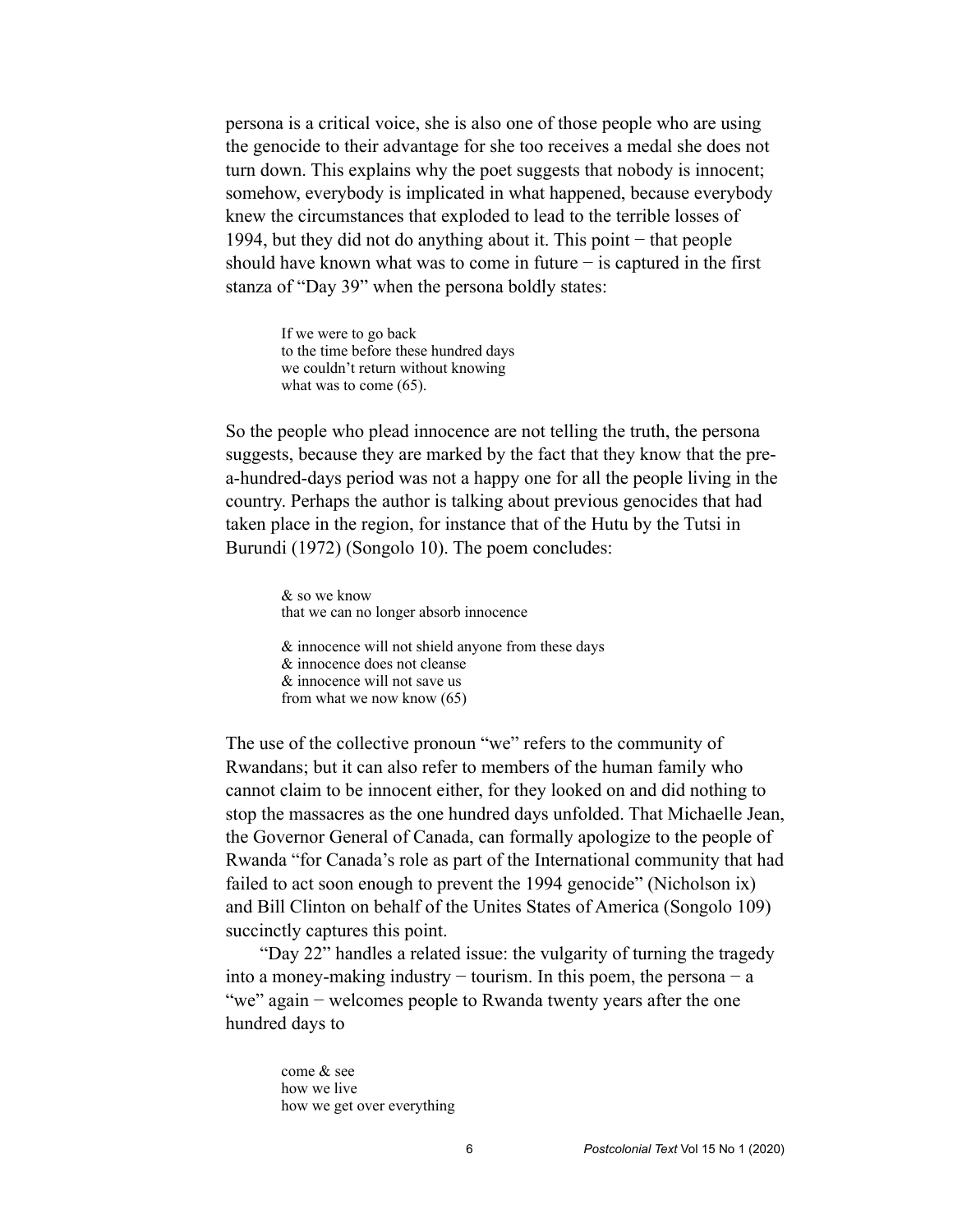how we exhibit skulls how we caress skeletons & tell stories about who these bones were (84)

The sarcastic tone employed in the poem becomes very evident in the last three lines of the poem:

come  $\&$  see how easy we are with things come visit

our country is now open for tourism (84)

The poem is in the form of an advertisement, perhaps one placed in the newspapers by the Tourism Board. For the persona, the tragedy of 100 days has become a resource, a great opportunity to attract tourists with their foreign currency. The line "we exhibit skulls" shows how morbid and horrid these conflict-entrepreneurs are: they do not care about the people who perished in the one hundred days. Instead, they use these people as an exhibition to satisfy tourists' curiosity. This horridness is emphasized in the next line: the personae "caress skeletons," not because they loved the departed people, but because  $-$  it is suggested  $-$  they are performing to an audience, a paying audience, telling "stories about who these bones were." The use of the word "now" in the last line is curious: it implies that the tourists are morbid as well in the sense that they are attracted to the macabre. It is as if the persona is saying that if there had been no tragedy of such a huge magnitude, the tourists would not have found the country inviting enough. The use of satire in this poem is incisive: through irony, sarcasm, exaggeration and grim humor, the poet shows how materialism can make us turn into callous people who betray the memory of our departed brothers and sisters in the name of foreign exchange.

The poet also suggests that the genocide presented human beings as being worse than animals: "even animals don't commit slaughter," one of her personae states ("Day 70", 31). This line reminds us of Susan Kiguli's poem entitled "Why Vultures Laugh At Us" where vultures consider themselves more successful than human beings who stand at the well of independence, but are frustrated for they cannot draw any water, while they, the vultures, harvest "[c]hunks of stinking slippery flesh / Which sail gently / Down welcoming throats (7).3 The idea of Kiguli's poem − that independence in Africa did not bring what it was expected to and that post-independence Africa has not harvested anything beautiful or lifesustaining from independence – is similar to that of Bitek's poem: rather than love each other as human beings are meant to, people instead slaughter one another. The similarity between Bitek's poem and Kiguli's lies in the fact that while Kiguli's vultures do not kill each other for food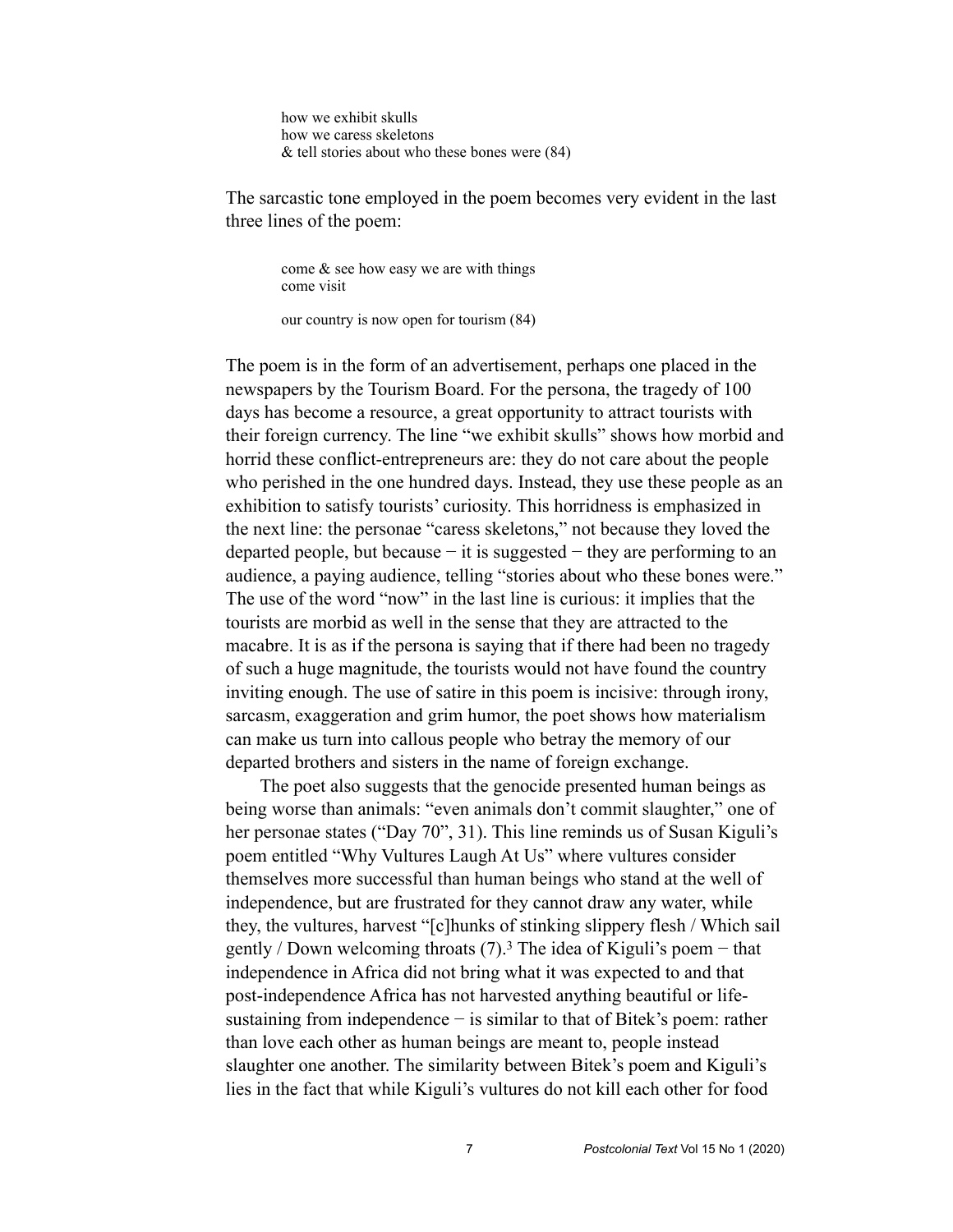but look for carcasses elsewhere to give them "chunks of stinking slippery flesh" (7), Bitek's post-independence human beings massacre each other. The fact that human beings do to each other what animals do not do to their own shows that they have dehumanized themselves so terribly that they are worse than beasts.

In *100 Days*, water bodies are portrayed as a key witness to the horrors of the genocide. The persona says that before the one hundred days, she used to enjoy watching fish glide and jump in water. That time, the river was "a happy home to life," but with the genocide, the situation has changed: the river has become a cemetery – "a happy home to death" ("Day 60," 42). John Ruganda's play, *The Floods* and Susan Kiguli's poem "Fishers of Men," depict similar happenings during Idi Amin's regime, where people were murdered and dumped into water bodies like rivers (such as the Nile at Karuma, Jinja, and other places) and lakes (such as Victoria, George, Albert, and Kioga, Wamala.)4 Indeed, in "Day 20," Bitek refers to the genocide as a "harvest of death" by "a fisher net / a fisher net cast by a man / a fisher of men." The use of the phrase "Fisher of Men" in this poem and in Kiguli's is an allusion to the Gospels where Jesus asks Peter and other disciples to abandon their trade as fishermen and become his disciples so that they may evangelize men and women into God's Kingdom. Bitek ends her poem irreverently by asking if the fisher of men that cast the net to harvest the dead was Christ (86).

This irreverence is heightened in "Day 37" and "Day 27." In the former poem, the persona presents Jesus as either having "no idea of these one hundred days" or as having "lost his voice in the first few moments," perhaps upon being overwhelmed by what was going on, that is to say, by the rate at which people were dying (67). This presents Jesus (whom we conventionally consider omnipotent) as a defeated fellow who "might have hung his head / completely powerless" (67). The poem concludes with a piece of tongue-in-cheek advice: "Christ / look to your mother / ask her to pray for your intercession" (68). In other words, Christ is like ordinary people who depend on his mother, Mary, for their intercession. The use of apostrophe in this poem shows that the persona is daring and irreverent: she looks at Christ in the face and tells him that he too needs prayers, instead of being the answerer of prayers. This irreverence is born from the frustration with Christ: to the persona, he did not use his omnipotence to stop the genocide. For this reason, he deserves to be ridiculed.

In "Day 27," the persona has difficulty understanding the idea of divine will and the sacrifice of Jesus Christ who died for the sins of all men and women. The tone used in this poem is derisive – the so many deaths that occur during the one hundred days are said to be God's will, so we need to sing His glory all the time. Besides, Jesus is said to "claim" to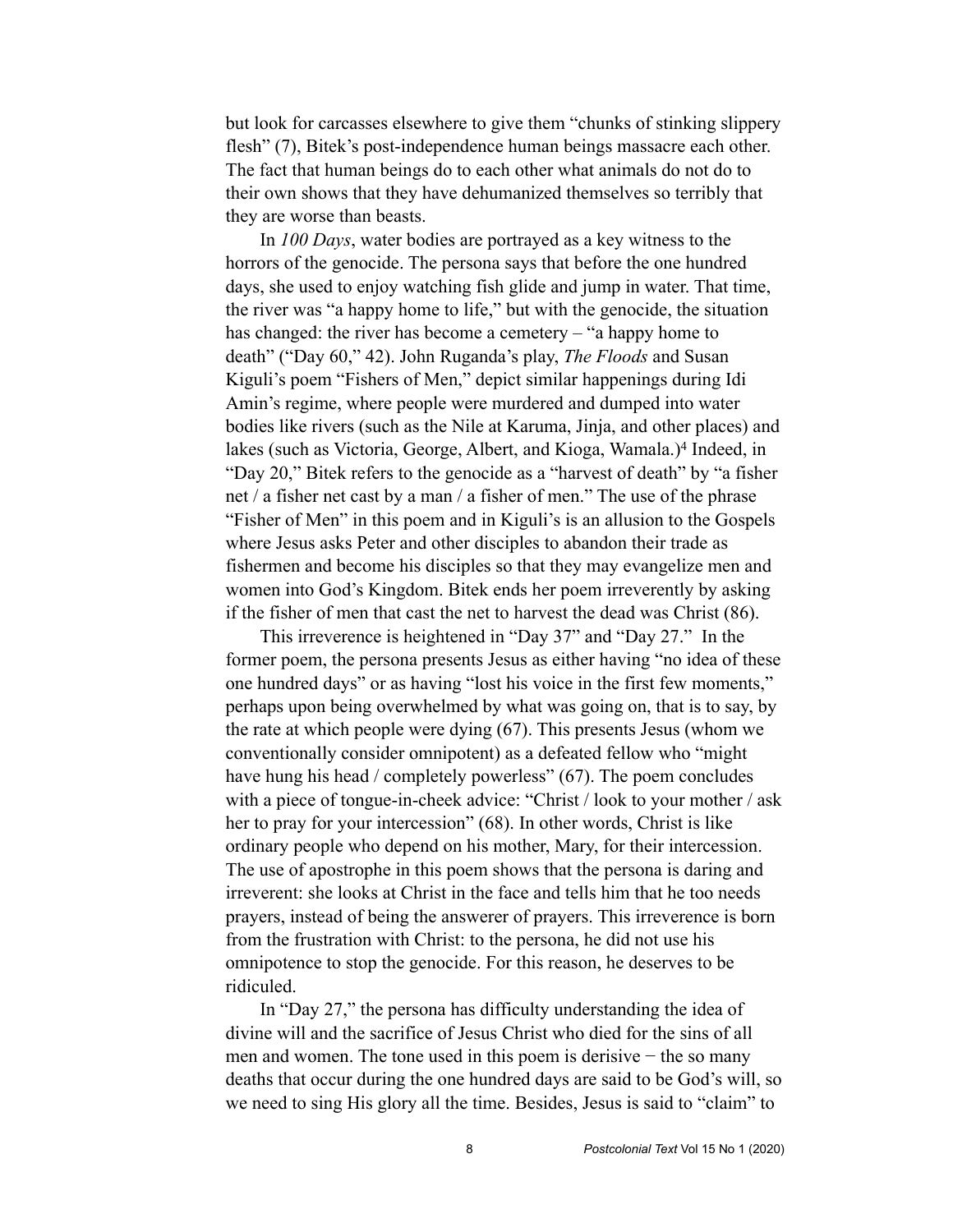"have died for the sins of all men" (79). The persona seems to be asking: if horrors like those which happened in Rwanda or northern Uganda are part of God's will, how providential and beneficial and sensible is this will? How can the death of so many people be part of God's will? What kind of God wills such tragedies? How can such a God be said to be loving and caring and worthy of praise all the time? How meaningful is Jesus' sacrificial death if it does not have the power to avert such a tragedy like the Rwanda genocide? What does the whole idea of the Trinity mean to people who believe in it, in terrible times like those during the one hundred days?

The last two lines of the poem contain an oxymoron that needs to be reflected upon: "nothing will ever change except by faith / so nothing will change" (79). If "nothing will ever change except by faith," it means that faith is central to the idea of change, so faith is good, faith is necessary, faith is something that human beings need. But the line that follows, which also concludes the poem, contradicts this by stating point-blankly "so nothing will change," in other words, faith is not enough to change things, however good or necessary or well-meaning it is. I read this oxymoron to mean that faith is a necessary 'good' to have, but it is not enough: it needs to be actualized through real, hands-on actions. In other words, faith without action is dead, as St. James the apostle succinctly put it more than 2000 years ago. It follows therefore that the Trinity is not to blame for the one-hundred-days event, but rather the human beings who did not match their faith (that God would save His people during the massacres) with action (being the instrument that God uses to effect change). Of course, a Christian can make a different argument to counter what the persona says. He/she can say that the fact that the mayhem ended in one hundred days was an act of divine intervention without which the situation could have been worse, going on for hundreds of weeks, not just days. Such a staunch believer in the Trinity would therefore not find the idea of the Trinity elusive, nor would he/she deride the idea of faith as being inconsequential in effecting change. This poem, and many others like it, reminds us clearly that as speech/voice, a poem is inherently dialogic in the sense that it espouses a particular worldview, which the reader/listener may not necessarily agree with.

*100 Days* also depicts the vulnerability of people during times of war. The image of someone being alive this moment and dead the next one ("Day 55") shows human beings as dying like flies, as Nikolai Gogol would say in his play, *The Government Inspector*. This precarity is emphasized by the vulnerability of human life which is metaphorically represented using the image of a moth moving towards the fire ("Day 33," 72). It is also elaborated in "Day 24" which depicts a people fleeing from danger to safety. Unfortunately, only one person survives to tell the story.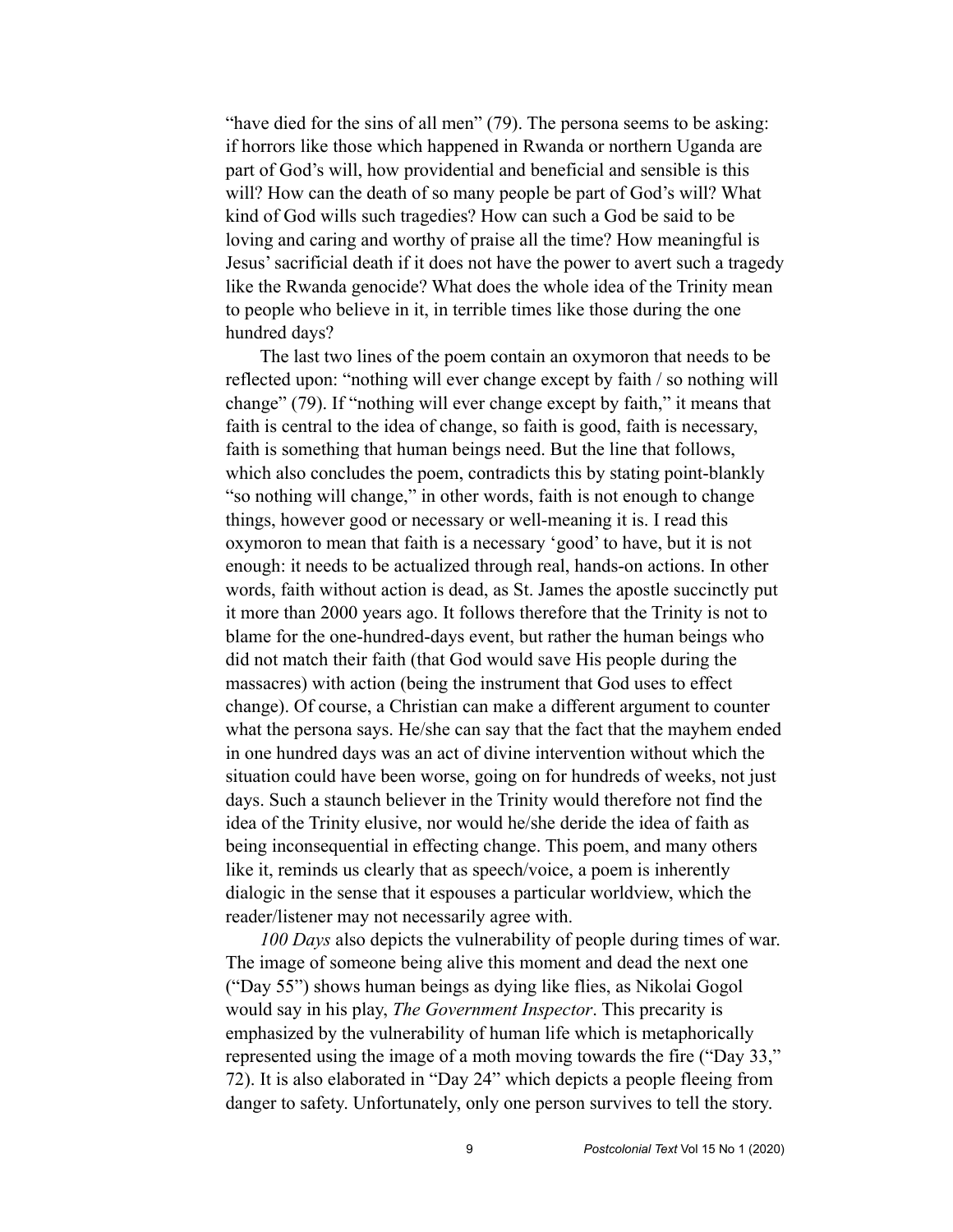The use of the verb "hobbled on" shows the difficulty with which the people fled to safety. By opening the poem with the ampersand "&," the poet communicates at least two issues. First, that there were many people who tried to escape but did not make it. The experience is too painful and sorrowful to be told in full, so the poem starts *in media res*. Second, that the persona is too exhausted to tell the story from the beginning, so she starts somewhere in the middle so that she may be through with it as soon as she can. But it is also a technique that achieves immediacy: we imagine someone who is too shocked to narrate in detail what happened, someone who is gasping for breath, someone who is overcome with grief. For we know that grief can cause silence since as Elaine Scarry observes, "intense pain is … language-destroying: as the content of one's world disintegrates, so the content of one's language disintegrates; as the self disintegrates, so that which would express and project the self is robbed of its source and its subject" (35). Indeed, this brief poem can be seen as an instance of semi-silence since the persona is not able to narrate all that happened. Yet the poem shows a people who are determined to live, people who walk through fire (literally and metaphorically) in order to survive. Unfortunately, they keep falling so much that only one person, the persona, remains to tell the story. Despite this pathos, however, the poem brings to mind the words of Albert Camus's character, Dr Bernard Roux: "There is more to admire in human beings than to despise," for while the slaughterers are at their dirty deed, those fleeing try to keep together, celebrating love and a sense of community. They stand by each other in adversity, so much that the persona remembers: "Your arm around my shoulder / mine around your waist" (82). Here, we see people who practice the Christian virtue of love and care. The poem seems to be implying that if all people had practiced this virtue, certainly there would have been no one hundred days to bemoan. This shows that the tragedy that was caused by people's failure to live by the Christian principles that they professed, not Christ's indifference or powerlessness as "Day 27" suggests.

Apart from ridiculing Christ, some of the poems rile against nature for betraying the victims and the survivors of the genocide. In poem "Day 100" which opens the collection, for instance, the persona says, "It was the earth that betrayed us / it was the earth that held onto its beauty / compelling us to return" (1). Perhaps this return from hiding places exposed these personae to attack, hence the charge that nature betrayed them. The persona wonders why the earth held on to its beauty as thousands and thousands died. Why did the sun rise and fall every day of those 100 days as it had done before "as if there were nothing different / as if nothing changed"? (1) she asks. "Day 99" says more or less the same thing: "it was sunrise every morning / the same land / same sky / same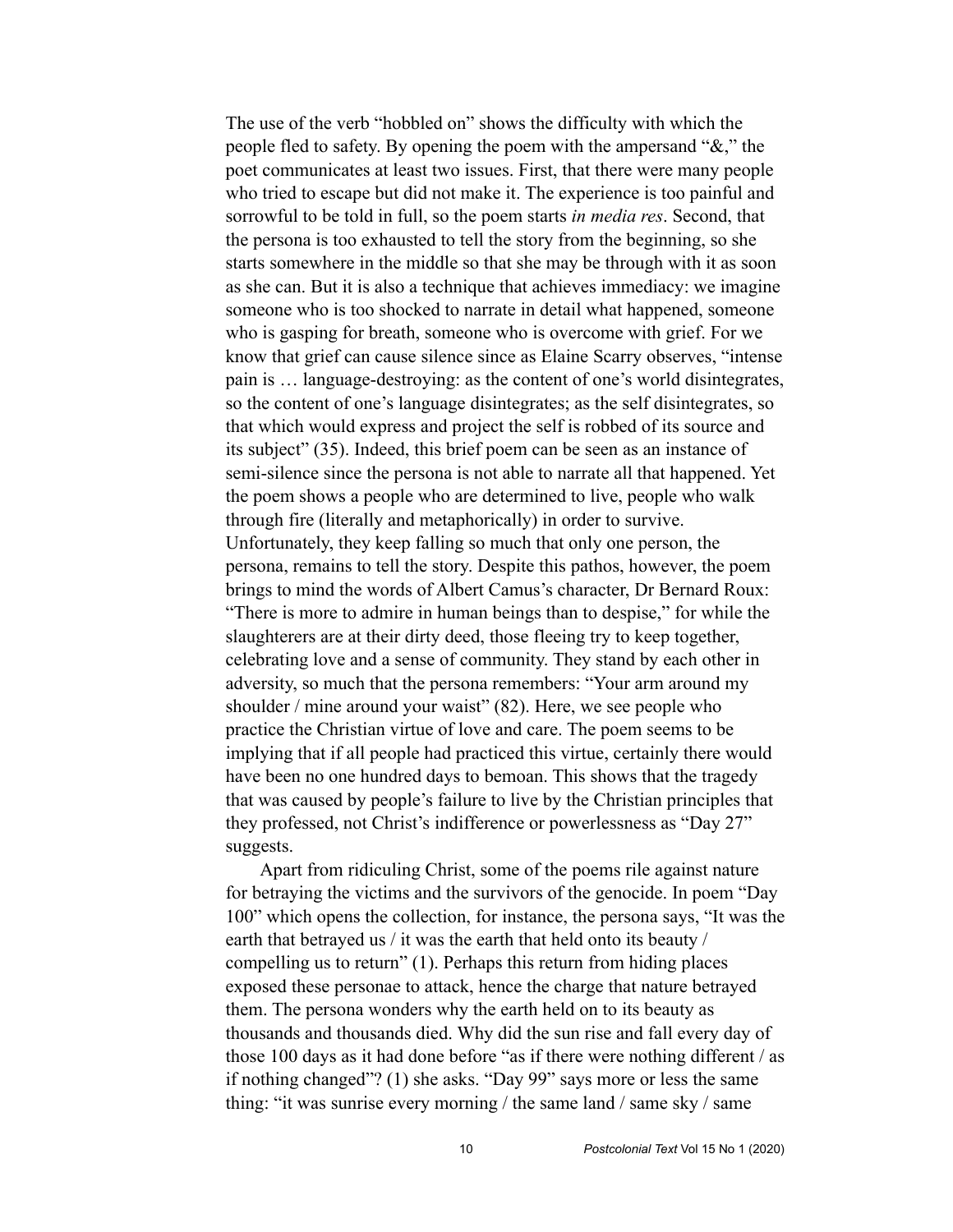rivers / hills & valleys," (2) the persona states, ending with the same words used in "Day 100": "it was the earth that betrayed us first / in those one hundred days that would never end" (2). In "Day 75," the persona defines the betrayal in definite terms: "a conspiracy of silence" (26). How come, the persona wonders, the grass remained green, the full moon luminous, the rushing river continued to roar and the hills continued to look beautiful? For the persona

if this was an unnatural state of being if this was a never ever situation why didn't the world turn upside down? (26)

The persona soon reaches a point when she doubts that there is a sky. Perhaps the sky is something she is making up, she muses, for "if there was a sky / how could it witness what it did /  $&$  still maintain that calm hue (?)" (35). These questions come from a hurting soul in search of answers. By blaming the elements for failing to recognize the genocide by remaining dazzling in their beauty, she reminds us of our unreasonableness: upon failing to treat ourselves with love, sympathy and empathy, we expect it from the elements. Rather than blame ourselves for the mess that was created, we pass on the blame to another party. In any case, it is not true that the elements did not care about what was happening. "Day 83" shows that the elements perhaps did care, but human beings did not read their message. In this poem, the persona declares:

we failed to read the clouds as we had been taught to in high school cumulonimbus chasing cotton balls cumulonimbus with or without rain (18).

She concludes the poem with the observation: "Perhaps cumulonimbus was a script in the sky / a kind of writing that was not familiar / not then  $\&$ definitely not now" (18).

The Transnational Aspects of *100 Days*

*100 Days* is a transnational book in many aspects. In the first place, the issues the author raises (for instance, human brutality towards fellow humans) are not limited to Rwanda but are evident in other countries as well. "Day 53" mentions more than thirty countries where there has been violence − places that the one hundred days in Rwanda echo. The poem concludes with the words: "ours wasn't the first or the only one / it was merely our most painful" (50). This connection between what happens in Rwanda and what happens elsewhere plays a number of roles. For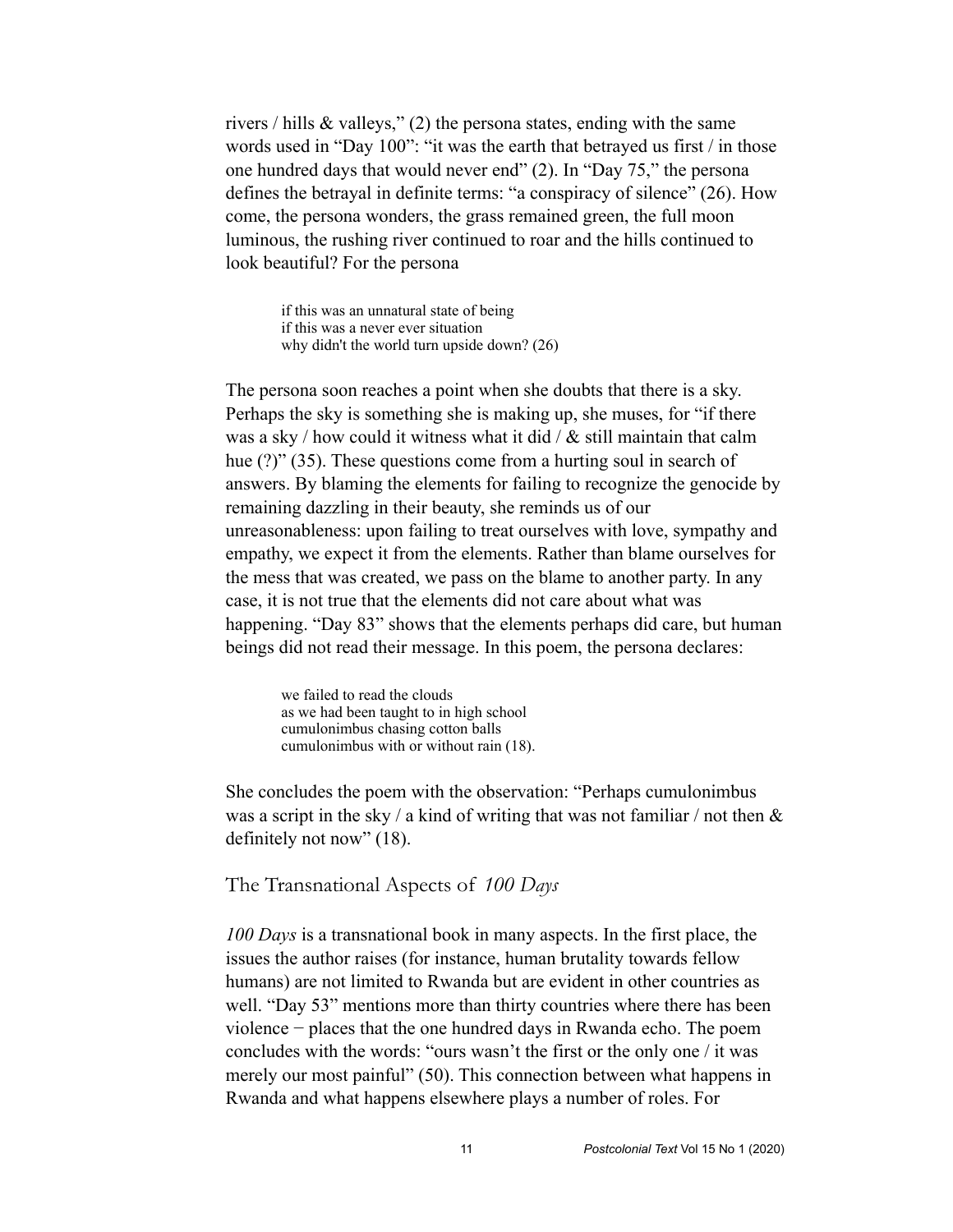instance, it shows that genocides are not limited to the African continent; other continents − America (Hawaii, for instance), Europe (Germany, Poland and Bosnia, for instance), and Asia (Japan, China and India) have all suffered the same horror. This serves to challenge racist explanations of the Rwanda Genocide that usually emphasize its African setting.

As a Ugandan Canadian poet, Bitek saw close affinities between what happened in Rwanda in 1994 and what had happened elsewhere – in northern Uganda, for example, during Joseph Kony's rebellion against President Yoweri Museveni's regime between 1986 and 2007. Besides, the realities that some of her poems depict – for instance corpses floating in Lake Victoria – had happened in Uganda during Idi Amin's regime, as Susan Kiguli and John Ruganda show in their works.

Secondly, the medium through which the poems were first disseminated to the world – Facebook – allowed people in different countries across the globe to read the work the moment it was posted, thereby collapsing the boundaries between Canada (where the posting was done) and the rest of the world. Facebook also allowed Bitek, who is based in Canada, to loosely collaborate with US-based Kenyan Wangechi Mutu, whose paintings she was in dialogic relation to.

Finally, the author's transnational life (she is a Ugandan poet born in exile in Kenya, but now she lives in Canada) informs the way she remembers and re-members the genocide in a number of ways, for instance, by seeing the relationship between the promises made after the genocide (never again should this happen, as former US President Bill Clinton said on his visit to Rwanda in the 1990s) and similar promises made in the past ('never again' being the "dramatic utterance after WWII at the Nuremberg trials after the second world war," Bitek to Rob). That Bitek worked with a transnational idea in mind is shown by her reflection entitled "100 Days, 50 Days In: A Poet's Journey" mid-way her project:

Twenty years after the genocide in Rwanda is twenty years after the ANC won elections in South Africa; there is mourning and celebration at the same time. And gratitude for having come through – how can there not be? But what do we do with the persistent heartbroken-ness? How do you remember the worst time of your life after twenty years? War persists. A powerful undercurrent of apathy buoys others who understand that war "over there" has nothing to do with life "over here". Some things get done through obligation and sometimes pity, without any acknowledgement of the connectedness that binds us all.

That a Ugandan poet living in Canada can take it upon herself to commemorate an event that took place in a country she has never been to is one of the positionings that shows the connectedness she is talking about. The mourning of the dead that happens in *100 Days* is a celebration of our shared humanity irrespective of race, ethnicity, nationality, creed or circumstance.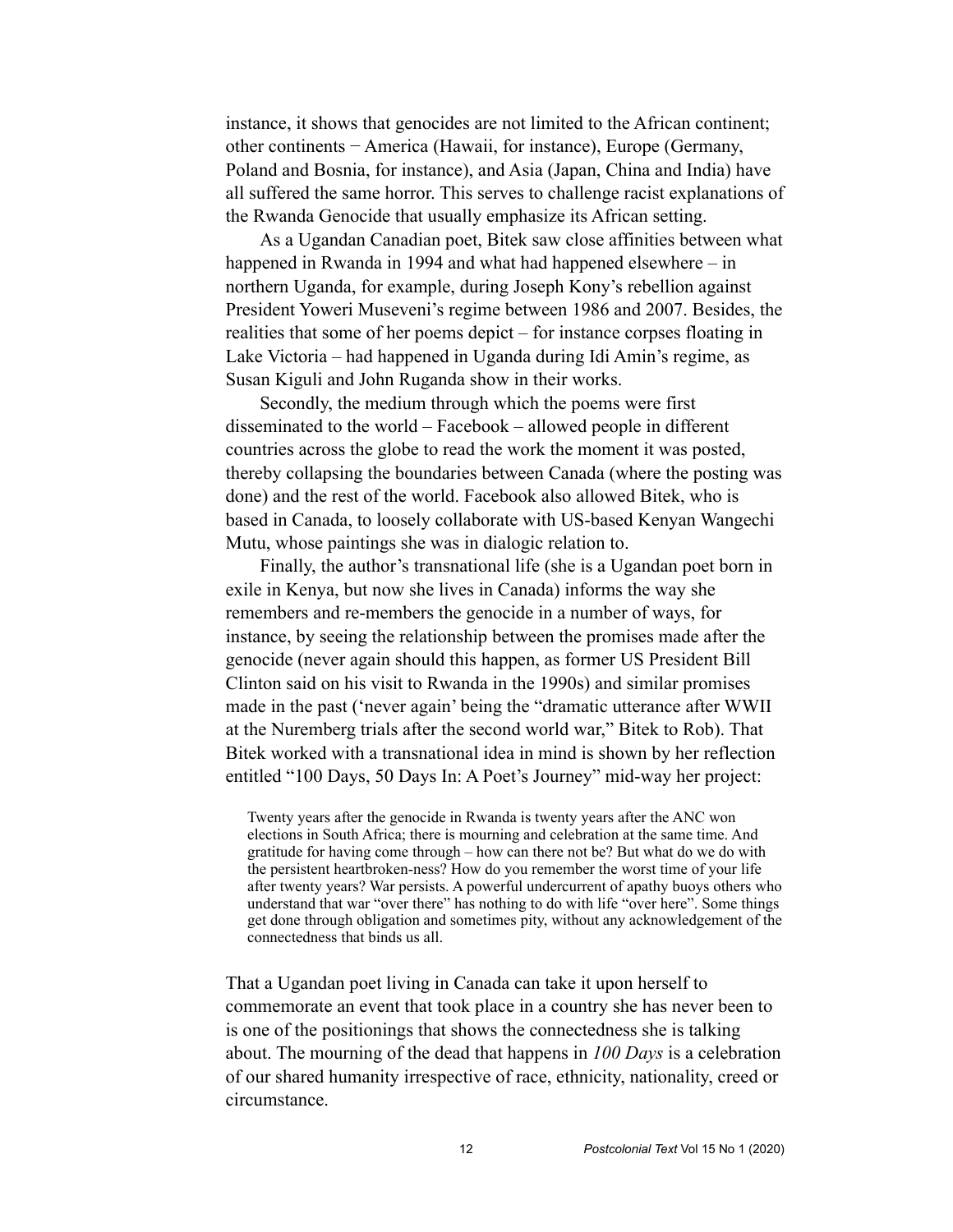## Conclusion

The discussion above shows that *100 Days* is a very important text for apart from raising very important issues about a very troubling historical event, it is the first Ugandan book – to my knowledge – to be published on social media sites (Facebook and Twitter) before appearing in print. It is also the first Ugandan book I have read that is two in one: the first being the poems as read from the first page to the last (from Day 100 to Day 1); the second being the poems as read from the last page to the first (from Day 1 to Day 100). The collection portrays the pathos that the genocide occasions, but it also shows a people who resiliently clings to life even as they see thousands of their family members and friends falling. If remembering is "a painful re-membering, a putting together of the dismembered past to make sense of the trauma of the present" as Homi K. Bhabha observes (123), *100 Days* suggests that remembering can also be an empowering act that reminds us of the nobility of soul that the humananimal is capable of possessing. For even in the one hundred days of carnage, we find tenderness surviving here and there amidst the so many frustrations it encounters, to invoke Dennis Brutus's poem "Somehow We Survive" $(4)$ .<sup>5</sup>

### **Notes**

 1. Research for this paper was supported by a College of Humanities and Social Sciences (CHUSS) Andrew W. Mellon competitive grant. I thank the Andrew W. Mellon Foundation and the College of Humanities and Social Sciences, Makerere University, for this support.

 2. I first explored this issue of remembrance in my doctoral thesis entitled "Negotiating (Transa)national Identities in Ugandan Fiction" (2014), pp. 95-96.

 3. This poem is discussed in detail in Kahyana (2014) and Kahyana 2015 (7-8).

 4. For a detailed analysis of these works, see Kahyana (2014) and Kahyana 2015 (9-10).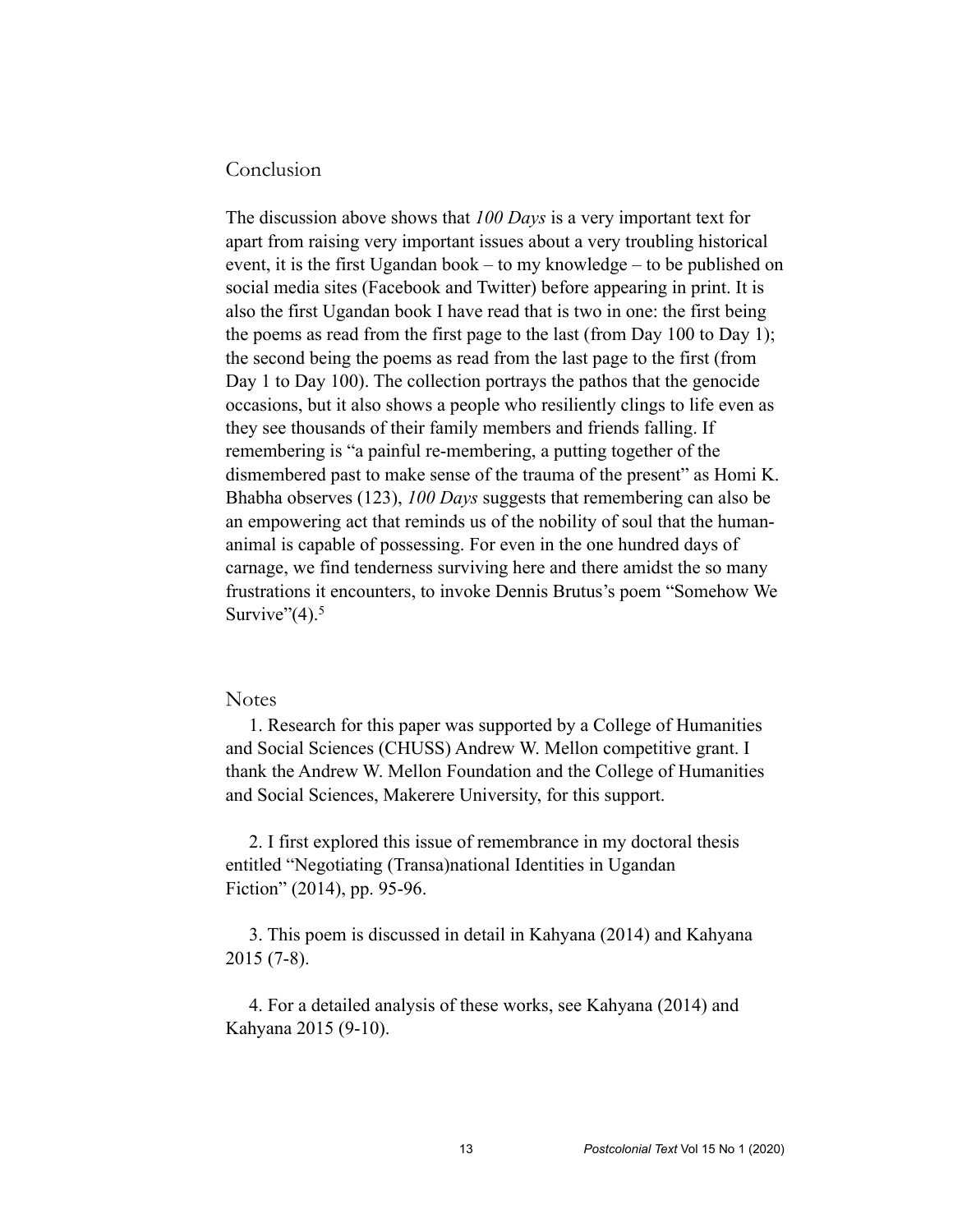5. See Brutus, Dennis. "Somehow We Survive." In *A Simple Lust*. Heinemann, 1973, for the opening line: "Somehow we survive and tenderness, frustrated, does not wither."

# References

- Armstrong, Andrew H. "Narrative and the Re-co[r]ding of Cultural Memory in Moses Isegawa's *Abyssinian Chronicles* and *Snakepit*." *Journal of African Cultural Studies* 21.2 (2009): 127-143.
- Bakhtin, Mikhail M. *The Dialogic Imagination: Four Essays*. Trans. Caryl Emerson and Michael Holquist. Austin: U of Texas P, 1981.

Bhabha, Homi K. "Remembering Fanon: 'What Does the Black Man Want?'" *New Formations* 1 (1987): 118-124.

- Bitek, Juliane Okot. *100 Days*. Alberta: The U of Alberta P, 2016.
- —. "100 Days, 50 Days In: A Poet's Journey". 16 May 2014. https:// [zocalopoets.com/2014/05/16/100-days-50-days-in-a-poets-journey/](https://zocalopoets.com/2014/05/16/100-days-50-days-in-a-poets-journey/)
- Brutus, Dennis. "Somehow We Survive". In *A Simple Lust*. Heinemann, 1973.
- Camus, Albert. *The Plague*. Translated by Stuart Gilbert. Penguin, 1960 [1947].
- Gogol, Nikolai. *The Government Inspector*. East African Publishers, 1953.
- Kahyana, Danson Sylvester. "Negotiating (Trans)national Identities in Ugandan Fiction". PhD Thesis, Stellenbosch University, 2014.
- —. "Writing dictatorship and misrule in Uganda: Susan N. Kiguli's The African Saga." In *Social Dynamics: A Journal of African Studies* 41.3 (2015): 502-515.http://dx.doi.org/ 10.1080/02533952.2015.1099859
- Kiguli, Susan N. *The African Saga*. Femrite Publications, 2003 [1998]
- Ligaga, Dina. "'Virtual Expressions': Alternative Online Spaces and the Staging of Kenyan Popular Cultures."*Research in African Literatures* 43.4 (2012): 1-16.
- Nicholson, Cecily. "Foreword." In *100 Days*. By Juliane OkotBitek. Alberta: The U of Alberta P, 2016. ix-x.
- p'Bitek, Okot. *Song of Lawino and Song of Ocol*. London: Heinemann Educational Books, 1984. [1966; 1967]
- Rigney, Ann. "Fiction as a Mediator in National Remembrance." In *Narrating the Nation: Representations in History, Media and the*